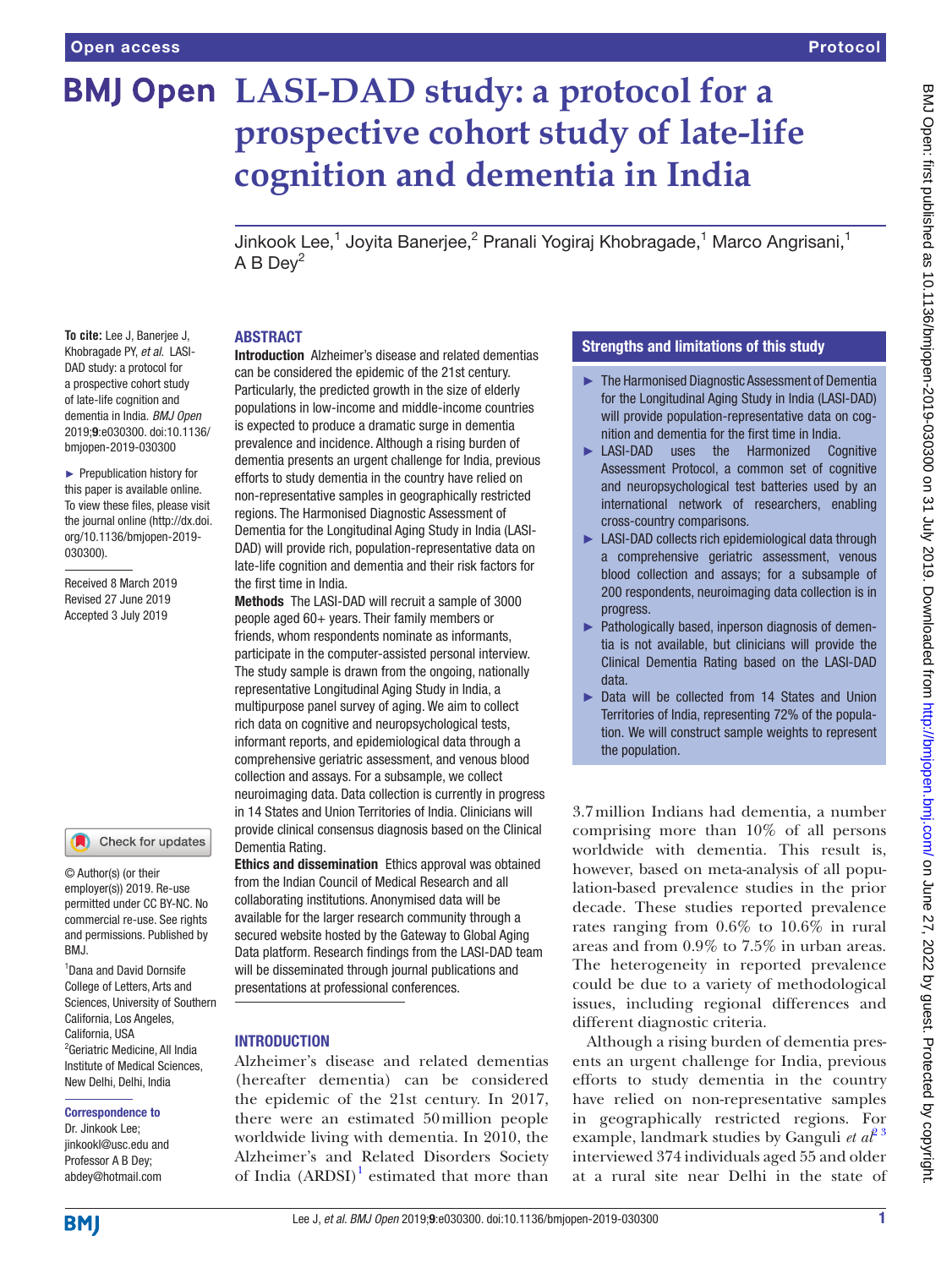Haryana, and the 10/66 Dementia Research Group's estimate of dementia prevalence was based on a multicentre convenience sample of 760 respondents aged 60 and older from six states.<sup>[4](#page-6-2)</sup> The Harmonised Diagnostic Assessment of Dementia for the Longitudinal Aging Study in India (LASI-DAD) overcomes this limitation by interviewing a population-representative sample, using the sampling framework of the Longitudinal Aging Study in India (LASI), an ongoing prospective panel study, representative of the nation as well as each state.

LASI is the most ambitious, nationally representative survey of the physical and cognitive health, economic, and social well-being for the country's aging population, interviewing over 70000 individuals aged 45+ (including their spouses, irrespective of age). The National Institute on Aging (R01AG042778) and the Government of India (Ministry of Health and Family Welfare) have provided funding for two waves of data collection. No other large, longitudinal survey in India collects cognition data as rich and detailed as LASI. LASI-DAD extends LASI's cognition data collection by administering indepth cognitive tests and informant interviews to a subsample of 3000 LASI respondents aged 60 or older, closely following the Harmonized Cognitive Assessment Protocol (HCAP).

The HCAP was developed for the assessment of dementia and mild cognitive impairment (MCI) in the US Health and Retirement Study and its sister studies around the world $5$  to enable international research collaboration. It is based on best-practice instruments for multiple cognitive domains and informant reports and designed for flexible statistical harmonisation. It has been used successfully in the USA, England, Mexico, China and South Africa. Through multiple pretests, we have carefully evaluated the HCAP in a local Indian setting, making culturally appropriate modifications and adding cognitive tests that will enable comparison with prior studies in India.

The impact of dementia on individuals, families and society is expected to increase rapidly with population ageing in India. The ARDSI<sup>[1](#page-6-0)</sup> estimates the total societal cost of dementia in India at US\$3.4billion (147billion Indian rupees). This estimate is based on Wimo and Prince's<sup>[6](#page-6-4)</sup> approach to calculating the cost of dementia as time taken by caregivers multiplied by the average national wage. The need for more accurate estimates of the burden of the disease using high-quality economic data is paramount.<sup>17</sup> LASI-DAD is ideal for such estimates, as rich data on economic resources, healthcare access and use, labour force behaviours, and caregiving arrangements are available from LASI-DAD combined with the main LASI.

India provides an excellent epidemiological 'laboratory' to study key risk factors for dementia and MCI. The high prevalence of cardiovascular risk factors (eg, hypertension, diabetes and hyperlipidaemia) and extremely high levels of ambient air pollution in certain cities in India provide an unparalleled opportunity to also study these important risk factors. LASI-DAD collects rich

epidemiological data through geriatric assessments and venous blood specimen (VBS) collection. For a subsample (n=200), LASI-DAD collects structural and resting-state functional MRI data, following the Alzheimer's Disease Neuroimaging Initiative (ADNI) 3; for a larger subsample (n=960), we conduct genotyping, using the Illumina Infinium Global Screening Array-24 V.2.0 (GSA) BeadChip. The main LASI also collects rich data on individual characteristics, including health, health behaviours, access to and use of healthcare, exposure to indoor air pollution, and a wide range of demographic information as well as information on respondents' financial situation and residential history. We will also collect latitude and longitude for all households we interview, which we will use to calculate respondents' exposure to ambient air pollution.

#### Methods and analysis Study aims

An overarching goal of LASI-DAD is to advance dementia research by collecting and analysing high-quality data on late-life cognition, dementia and MCI and their correlates. Our project team aims the following:

- 1. Collect high-quality data on late-life cognition and dementia (n=3000).
- 2. Enrich epidemiological data through geriatric assessment, VBS collection and assays, neuroimaging, and genotyping.
- 3. Obtain clinical consensus diagnosis.
- 4. Estimate the prevalence of dementia and MCI.
- 5. Investigate the determinants of late-life cognition, dementia and MCI.
- 6. Study the impact of dementia and MCI on families and society.
- 7. Disseminate anonymised data to larger research community.

### Study design

Our study protocol consists of cognitive tests, informant interview, geriatric assessment, VBS-based assays, neuroimaging and genotyping.

After careful evaluation and multiple pretests, we have included in our cognitive test protocol a set of cognitive and neuropsychological test batteries common with the Health and Retirement Study (HRS)-Harmonized Cognitive Assessment Protocol (HCAP).<sup>[5](#page-6-3)</sup> These include object naming,<sup>[8](#page-6-5)</sup> the Consortium to Establish a Registry for Alzheimer's Disease word recall,<sup>[9](#page-6-6)</sup> backward digit span,<sup>10</sup> logical memory,<sup>11</sup> constructional praxis,<sup>12</sup> retrieval fluency,<sup>[9](#page-6-6)</sup> serial 7s,<sup>[13](#page-6-10)</sup> Community Screening Instrument for Dementia  $(CSI-D)^{14}$  and Raven's test.<sup>15</sup> Several of these tests were also included in the main LASI, allowing calibration. [Table](#page-2-0) 1 presents the test batteries we employed in comparison with the main LASI cognition module and the domains measured. We dropped backward counts<sup>[16](#page-6-13)</sup> and number series, $17$  which were administered in the main LASI, as these tests were proven to be very difficult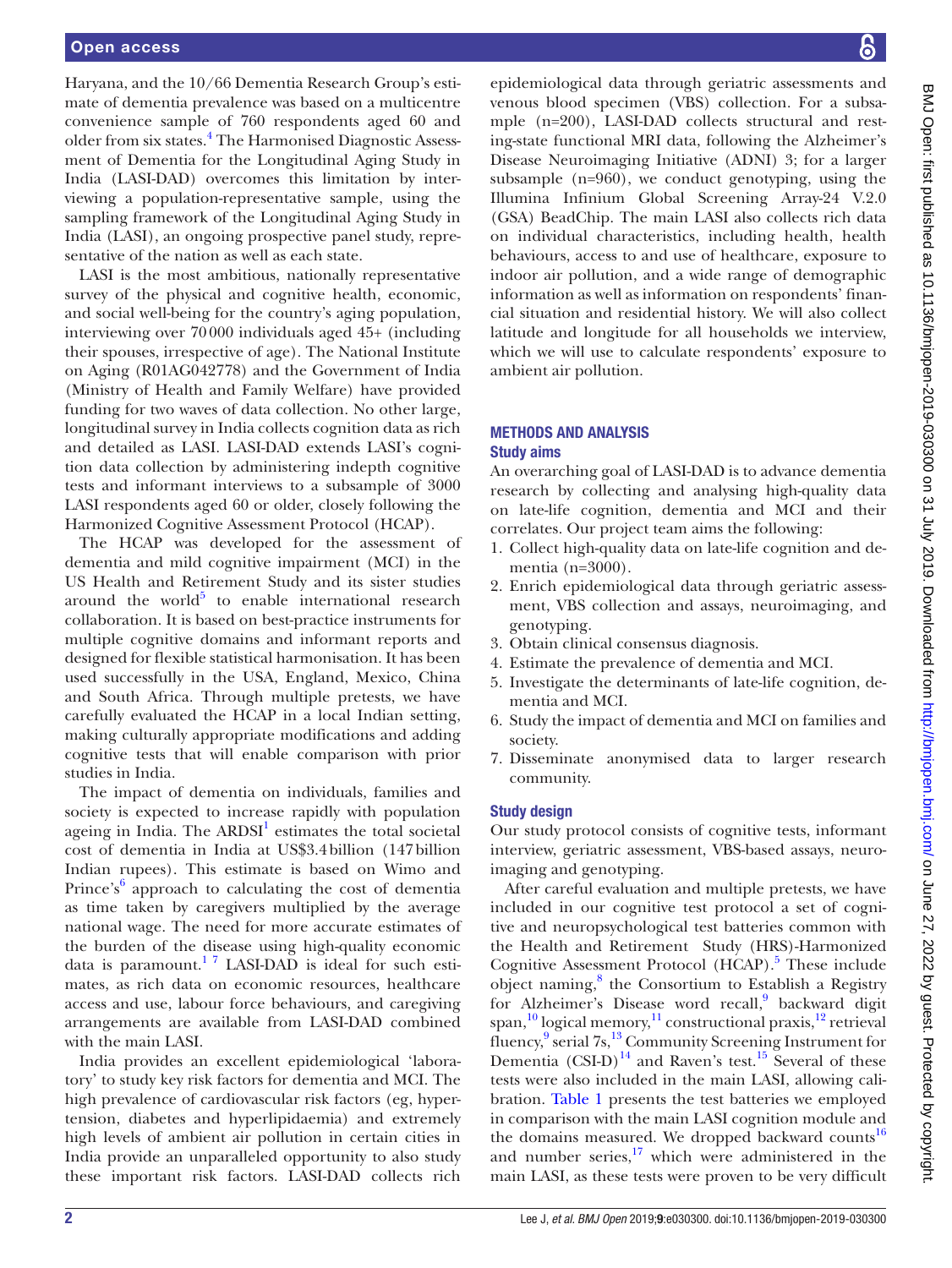<span id="page-2-0"></span>

| LASI-DAD cognitive test protocols in comparison with LASI cognitive test protocol<br>Table 1                          |                                         |                                                                         |  |
|-----------------------------------------------------------------------------------------------------------------------|-----------------------------------------|-------------------------------------------------------------------------|--|
| <b>Test selected in LASI</b>                                                                                          | Domains measured                        | <b>Administered in DAD</b>                                              |  |
| Word recall (one trial): immediate and<br>delayed                                                                     | Memory                                  | Three-trial word learning: immediate,<br>delayed, recognition           |  |
| Animal naming <sup>9</sup>                                                                                            | Retrieval fluency, language             | <b>Yes</b>                                                              |  |
| TICS: date, place, naming objects, prime<br>minister <sup>33</sup>                                                    | Orientation, language                   | Yes, date and place orientation is a part<br>of HMSE; and object naming |  |
| MMSE: reading, writing, overlapping<br>pentagons, three-step paper folding, serial 7s executive function<br>only $34$ | Language, visuospatial skills,          | Yes, a part of HMSE, reading and writing<br>modified for illiterate     |  |
| MoCA: clock drawing only <sup>35</sup>                                                                                | Executive function, visuospatial skills | Yes                                                                     |  |
| Backward counting <sup>16</sup>                                                                                       | Numeric ability, attention              | Dropped after phase 1                                                   |  |
| Number series <sup>17</sup>                                                                                           | Numeric ability, fluid intelligence     | <b>No</b>                                                               |  |

LASI, Longitudinal Aging Study in India; LASI-DAD, Harmonised Diagnostic Assessment of Dementia for the Longitudinal Aging Study in India; HMSE, Hindi Mental State Examination; MMSE, Mini Mental State Examination; MoCA, Montreal Cognitive Assessment; TICS, Telephone Interview for Cognitive Status.

to administer, as the large population was innumerate. We also included additional tests designed for illiterate and innumerate populations, including the Hindi Mental State Exam,<sup>[2](#page-6-1)</sup> symbol cancellation<sup>18</sup> and Go-No Go test.<sup>19</sup> [Table](#page-2-1) 2 presents additional cognitive tests included in LASI-DAD.

Informant interview is another key component of the HCAP. As the HRS-HCAP does, LASI-DAD asks respondents to nominate a close family member or friend as an informant who knows the respondent well, interacts with the respondent frequently, and therefore knows the respondent's daily functions and can report on them. Informants are most likely to be spouses, partners, children or a long-time caregiver. The informant interview consists of questions about the respondent's functional status, social engagements and memory, including the Informant Questionnaire on Cognitive Decline in the Elderly  $(IQCODE)$ ,<sup>20</sup> the Blessed Dementia Rating Scale, $^{21}$  the CSI-D Cognitive Activities Questionnaire<sup>14</sup>

and the 10/66 Dementia Research Group Informant Questionnaire.<sup>22</sup>

The LASI-DAD geriatric assessment includes specific physical measures such as blood pressure, anthropom-etry, questions on functional limitations, anxiety<sup>[23](#page-6-20)</sup> and depression,<sup>24</sup> and tests of functionality, including Timed Up and Go Test, $^{25}$  $^{25}$  $^{25}$  Six-Minute Walk Test, $^{26}$  nutrition<sup>27</sup> and hearing using a HearCheck device.

LASI-DAD also collects and assays VBS in partnership with Metropolis Laboratory, a leading independent pathology laboratory in India accredited by the National Accreditation Board for Testing and Calibration Laboratories. Specifically, LASI-DAD collects a 17mL fasting blood from each participant. The blood-based assays being done are complete blood counts, glycosylated haemoglobin, lipid panel, lipoprotein A, metabolic panel, homocysteine, vitamin  $B_{12}$ , folic acid, vitamin D, thyroid stimulating hormone, high-sensitivity C reactive protein and N-terminal pro-B-type natriuretic peptide.

<span id="page-2-1"></span>

| <b>Table 2</b> Additional tests administered in LASI-DAD      |                                                                      |  |
|---------------------------------------------------------------|----------------------------------------------------------------------|--|
| Additional tests selected in LASI-DAD                         | Domains measured                                                     |  |
| Hindi Mental State Exam <sup>2</sup>                          | Orientation, memory, visuospatial, attention/speed, language/fluency |  |
| Digit span forward <sup>10</sup>                              | Attention/speed                                                      |  |
| Symbol cancellation <sup>18</sup>                             | Attention/speed                                                      |  |
| Logical memory: immediate, delayed, recognition <sup>11</sup> | Memory                                                               |  |
| Constructional praxis: copy, delayed recall <sup>12</sup>     | Visuospatial skills, memory                                          |  |
| Hand sequence <sup>36</sup>                                   | Executive functioning                                                |  |
| Token test <sup>37</sup>                                      | Language/fluency                                                     |  |
| Judgement, problem solving <sup>30</sup>                      | Judgement, executive functioning                                     |  |
| Community Screening Instrument for Dementia <sup>14</sup>     | Orientation, executive functioning, language/fluency                 |  |
| Raven's test <sup>15</sup>                                    | Executive functioning                                                |  |
| Go-No Go test <sup>19</sup>                                   | <b>Executive functioning</b>                                         |  |

LASI-DAD, Harmonised Diagnostic Assessment of Dementia for the Longitudinal Aging Study in India.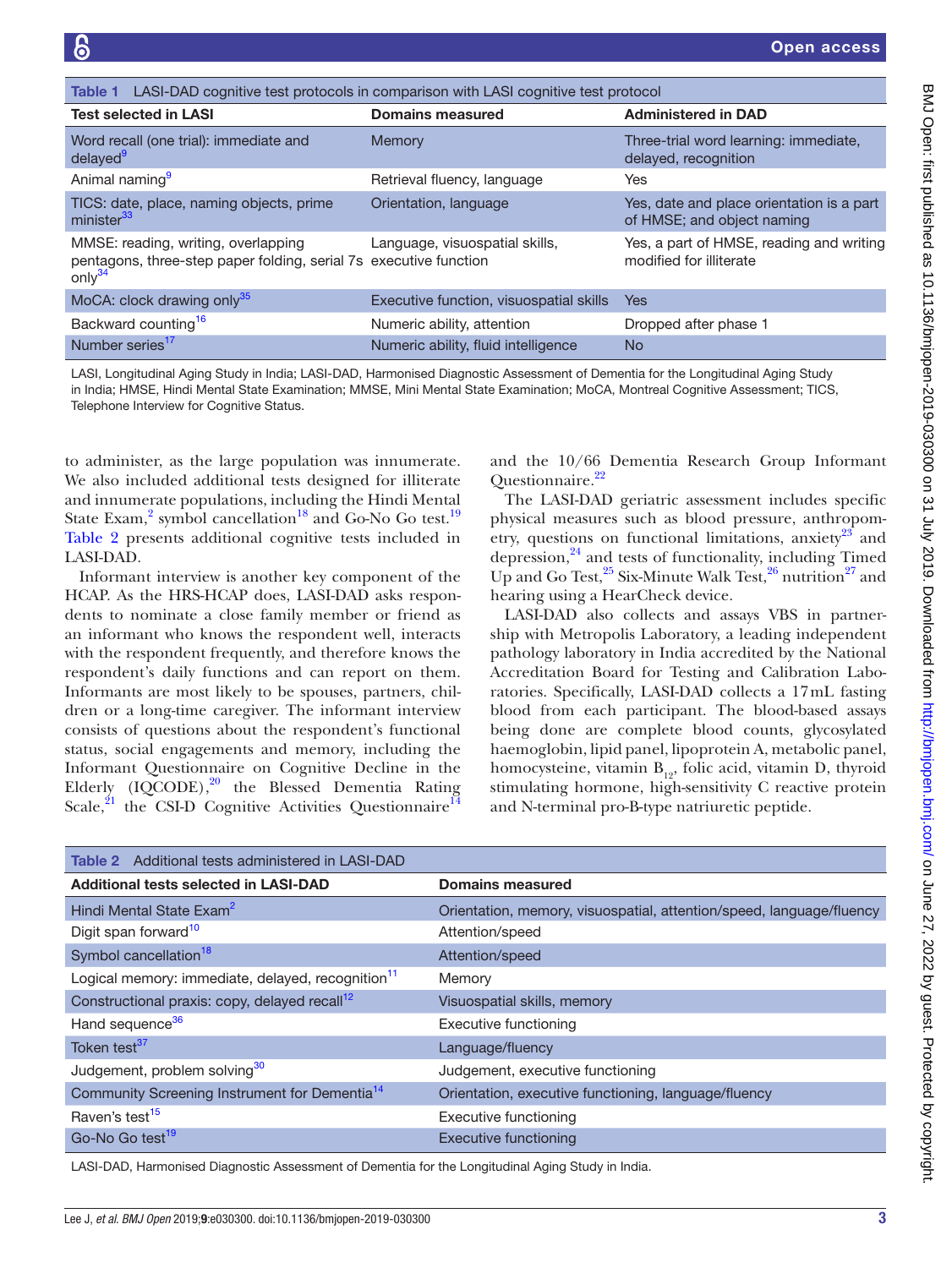#### Open access

For a subsample of 200, the LASI-DAD protocol collects neuroimaging data on a pilot basis. This is the first attempt to collect neuroimaging data for a population survey. In collaboration with the University of Southern California Laboratory of Neuro Imaging team, the LASI-DAD team is employing the ADNI 3 protocol (see [http://adni.loni.](http://adni.loni.usc.edu/adni-3/) [usc.edu/adni-3/](http://adni.loni.usc.edu/adni-3/) for details). The scan protocol, which consists of structural brain imaging and resting-state functional MRI, requires around 55min to complete.

#### Patient and public involvement

Patients and the public are not involved in the design and recruitment of this project.

#### Sample

The LASI-DAD sample was drawn from the LASI main study sample, which is representative of both the nation at large and each state. Our target sample is 3000 persons aged 60 years and above.

To obtain national representation within the budgetary constraints, as well as quality supervision of the fieldwork, we have recruited 11 centres which include 9 regional geriatric centres (RGCs), 1 apex neuroscience centre and 1 partner centre to collaborate in interviewer recruitment and fieldwork management. These are All India Institute of Medical Sciences, Bhubaneshwar and New Delhi; Dr SN Medical College, Jodhpur; Government Medical College, Thiruvananthapuram; Grant Medical College and JJ Hospital, Mumbai; Guwahati Medical College, Guwahati; Institute of Medical Sciences, Banaras Hindu University, Varanasi; Madras Medical College, Chennai; Medical College, Kolkata; National Institute of Mental Health and Neurosciences (NIMHANS), Bengaluru; Nizam's Institute of Medical Sciences, Hyderabad; and Sher-e-Kashmir Institute of Medical Sciences, Srinagar. In consideration of proximity to these RGCs, we selected the sample from 14 states across the country, representing 72.2% of the population. These 14 states include Assam, Delhi, Haryana, Jammu and Kashmir, Karnataka, Kerala, Madhya Pradesh, Maharashtra, Odisha, Rajasthan, Tamil Nadu, Telangana, Uttar Pradesh and West Bengal.

A simple random sample of age-eligible LASI respondents would not yield a sufficient number of cognitively impaired respondents for a reasonably precise estimation of the relationship between dementia and its correlates. Therefore, we employ a two-stage stratified sampling approach. First, we assign sample quota to each of the 14 participating states proportional on their population. Second, we classify respondents into high and low risk of cognitive impairment using the LASI main study's cognitive tests and proxy report for those who did not complete the cognitive tests. Specifically, we determine whether respondents are at high risk of cognitive impairment if any of the following conditions are met: (1) overall cognitive test performance in the main LASI is in the bottom tertile; (2) memory score is below the 15th percentile; (3) non-memory cognitive scores are below the 15th percentile; (4) number of missing cognitive tests is above the 85th

percentile; or  $(5)$  the IOCODE score<sup>20</sup> is 3.9 or higher. Once individuals are classified as having either low or high risk of cognitive impairment, we randomly draw an equal number of individuals from these two mutually exclusive groups within the predefined sample quota for each state. Our sampling strategy leads to an oversample of individuals with high risk of cognitive impairment, which should ensure sufficient power to estimate dementia and MCI prevalence and to detect statistical associations between these conditions and potential risk factors.

We create sample weights that account for differential selection probabilities produced by the adopted sampling strategy and adjust for differential non-response. In a first step, we compute a design weight that accounts for the oversampling of individuals classified as having high risk of cognitive impairment. Starting from these design weights, we then apply a raking algorithm to produce poststratification weights. The resulting sample weights align sample distributions of key demographic variables to their population benchmarks. Specifically, the following variables are used as raking factors: gender (male/female)  $\times$  age (60–69/70+); gender  $\times$  literacy (literate/illiterate); and urbanicity (rural/urban). Benchmark distributions for these variables are taken from the Indian Census 2011 and refer to the population of individuals aged 60 and above in all 14 LASI-DAD states.

Sample weights allow to make inference about the reference population—individuals aged 60 and above in the 14 LASI-DAD states—which constitutes 72.2% of the entire Indian population aged 60 and above. The generalisability of the LASI-DAD results to the entire Indian population aged 60 and above is subject to some caveats. While demographic differences between LASI-DAD included and excluded states can be corrected for by poststratifying to the entire Indian population aged 60 and above, the population of older adults in the included LASI-DAD states may differ from that of the excluded LASI-DAD states in terms of MCI and dementia risk. In the absence of population benchmarks for MCI and dementia risk, these differences cannot be accounted for. However, data from the main LASI can, at least partially, document such differences and inform about the extent to which inference from the LASI-DAD study to the entire Indian population aged 60 and above is appropriate.

#### Recruitment and fieldwork

At least 2 months after the LASI baseline interview, we recruit the selected respondents and their informants for an interview. As the LASI baseline interviews were fielded in three phases, we planned DAD fieldwork about 6 months afterwards. Phase 1 fieldwork started in October 2017 and ended in June 2018. We are currently in phase 2 fieldwork, which started in October 2018. Our field team consists of four to five clinical psychologists, nurses and medical social workers who personally visit the selected respondents. Based on respondents' preference and their proximity to the hospital, the interview team administers the HCAP protocol either at the hospital or at the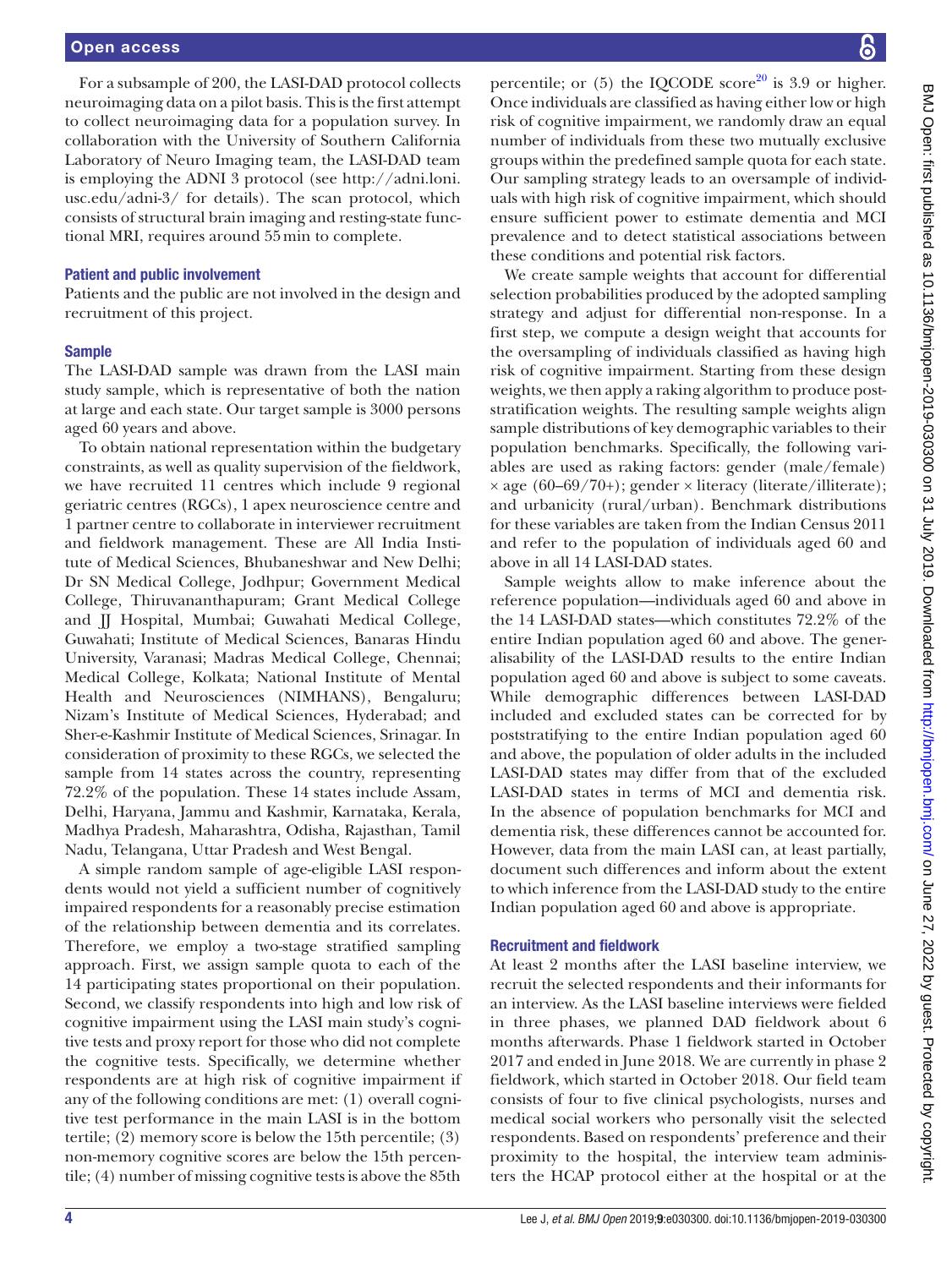respondent's home. The field team sometimes travel up to 12hours by automobile to reach respondents residing in remote villages.

We pay inperson visit to selected LASI-DAD respondents and ask for their participation. Selected respondents may or may not participate. All consent procedures were approved by the study's ethics committees. For selected respondents who refuse to participate, we ask them to nominate informants and conduct informant interview. To encourage respondents' participation, we offer token cash remuneration. We also arrange for transportation of participants to and from the hospital for hospital interviews and neuroimaging study. We provide meals and refreshments to respondents after blood draws and lab results of blood tests when complete.

Fieldwork comprises a face-to-face computer-assisted personal interview (CAPI), geriatric assessment and venous blood draw. The face-to-face CAPI interview takes about 1hour for cognitive tests and another 35–40min for geriatric assessment. The 17mL VBS is collected by a phlebotomist where the cognitive interview occurs, either at the respondent's home or at participating hospitals. When the VBS is drawn at home, a separate visit by a phlebotomist is arranged to obtain fasting blood. Once preliminary processing of the blood is done at local laboratory, cold-chained blood is transported to the central laboratory in Delhi. A small amount of blood (2.5mL) is transported to an earmarked genetic laboratory, MedGenome, for genomic work. We genotyped the phase 1 sample, using Global Screening Array, and are currently seeking funding for whole genome sequencing of the entire study sample. The central Metropolis Laboratory segregates the samples after receiving them for analysis, and sends serum, plasma, buffy coat and dried blood spot cards to the Department of Geriatric Medicine, All India Institute of Medical Sciences (AIIMS), New Delhi for storage in anticipation of future studies.

A separate visit is arranged for a neuroimaging study based on geographical proximity to neuroimaging facilities. For this neuroimaging study we have recruited two partner institutions based on equipment availability (3.0 Tesla with 32 head-coils) and commitment to achieving high-quality imaging data at low cost. These institutions are the NIMHANS in Bengaluru and the NM Medical Centre in Mumbai. We give additional cash remuneration to participants in the neuroimaging study and arrange round-trip transportation to facilitate their participation. All respondents who complete the cognitive tests and reside within 4-hour distance by automobile to the partner neuroimaging site are asked to participate in the neuroimaging study.

All the field teams administering the HCAP receive 2-week training. The training workshop includes the following content: project overview, locating, approaching and obtaining consent from the study subjects, how to conduct CAPI, interviewing rules and techniques required for administering neuropsychological tests, geriatric assessments, and informant interviews, paying

incentive to the study subjects and keeping receipts, and data uploads.

During the fieldwork, the field management team is in close contact with the coordinators at each site, monitoring the progress and solving any potential issues the interviewers encounter. As the CAPI data are uploaded into a central server, our data management monitors data on a weekly basis, downloading the data and examining the distribution. Specifically, we pay attention to missing data and patterns of data distribution across sites, interviewers, and respondent characteristics such as age and literacy.

#### Consent

Consent to participate comprises the following: (1) respondents' consent to participate in the cognitive test, geriatric assessment, VBS draw, assays and genomic work; (2) respondents' consent to participate in neuroimaging study; and (3) informants' consent to participate in informant interview. Consent is directly taken from the respondents. For respondents who are cognitively impaired, we will obtain consent from a close family member, such as a spouse or adult child who can legally represent the respondent. If the respondent is unable to read the consent forms, the interviewer will read them to the respondent. Respondents who are unable to sign the consent forms may use a thumb impression in place of a signature. The consent materials will be translated into as many local languages as necessary. Consent and interviews will be collected and conducted in the respondent's language.

#### Clinical consensus diagnosis

For conditions such as Alzheimer's disease, dementia and MCI, there is no single definitive diagnostic test. To identify such conditions in respondents, many clinical researchers rely on a process of data review, adjudication and consensus by a panel of expert clinicians.<sup>28</sup> The panel meets in person to review detailed information on various aspects of the clinical assessment of a given patient, discusses the findings, and renders a consensus diagnosis using standardised criteria. This process allows the data of each study participant to be individually considered in detail, taking advantage of a wealth of collective clinical expertise and judgement. However, it involves the cost of the time spent by experts in examining the patients, the inefficiency of scheduling meetings at a time and location that all experts can attend, and the near impossibility of including experts at different sites. For large population surveys, the standard of 'clinician's in-person assessment' of the respondents and all relevant information from their informants and 'in-person consensus conference' is too costly to implement.

Building on the online consensus approach developed by the Monongahela-Youghiogheny Healthy Aging Team[,28 29](#page-6-29) we built an online consensus website. We present the information and data from the LASI-DAD study organised according to the Clinical Dementia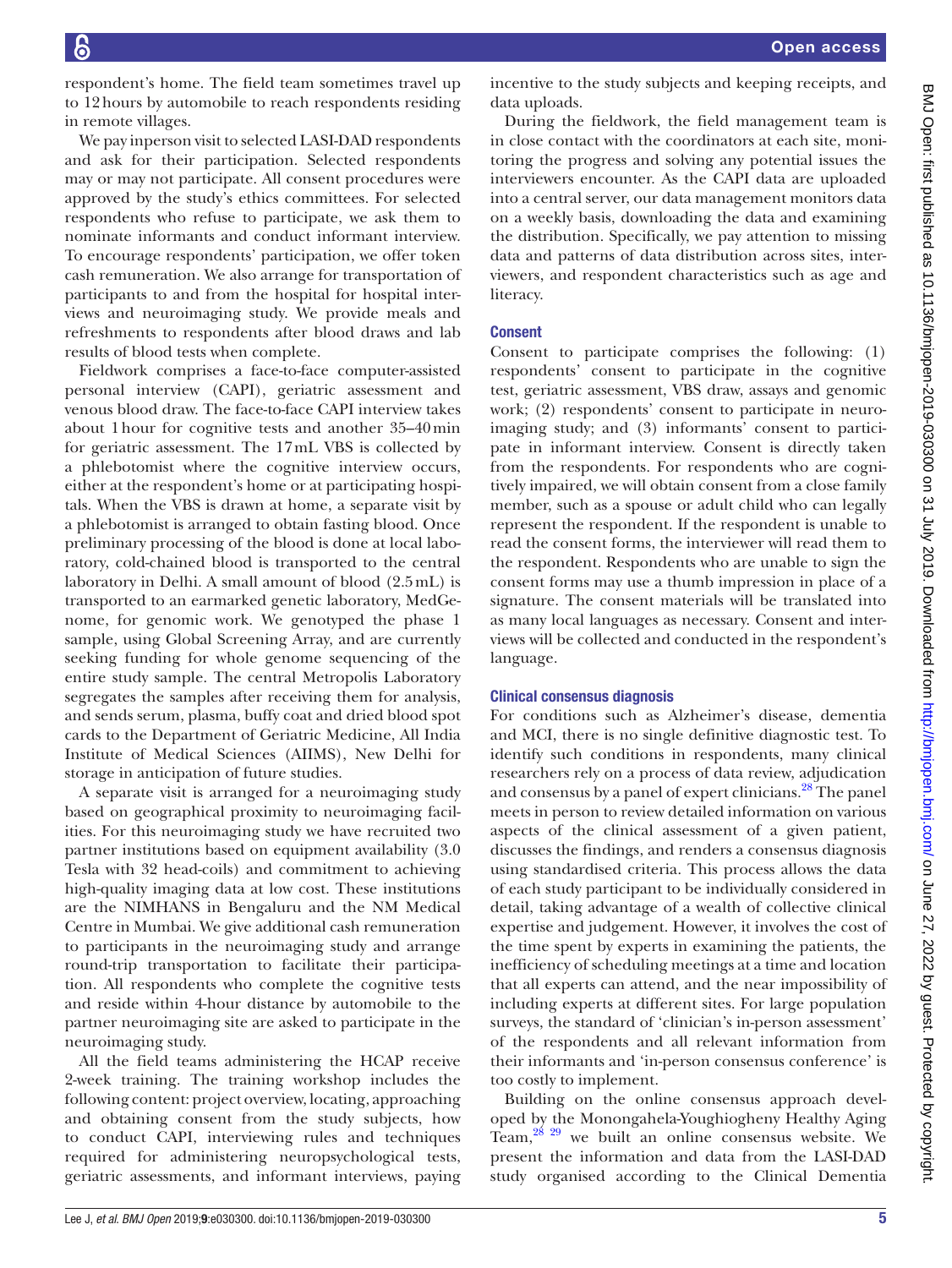Rating (CDR) subdomains and present them to clinicians for CDR rating. $30$  For each case, three to four clinicians are assigned for the first individual review. Each clinician reviews each assigned case and provides domain-specific ratings. Following the CDR algorithm, global rating is generated for each individual reviewer, and all assigned reviewers' global ratings are then compared. For cases where individual global ratings differ, an automatic email goes out to assigned reviewers, giving a chance to review the case and read other raters' comments and update their ratings, if desired. After this second review, consensus may be reached. For cases where consensus was not reached, a group of clinicians discuss the case through a virtual consensus meeting.

We conducted a feasibility of online consensus study in 2018, with the goal of obtaining clinicians' evaluation of whether the clinical consensus website we developed provides adequate information for dementia and MCI diagnosis. For the feasibility study, we identified five patients the clinicians at the NIMHANS have recently diagnosed, including two with dementia, two with MCI and one cognitively normal. Following the LASI-DAD protocol, our team interviewed these five patients and their family members, uploading the collected data on the secured server, which were then fed into the online consensus website. We then invited eight clinicians for online consensus review and asked them to evaluate each case and provide the CDR rating. All participating clinicians, who are certified after receiving formal CDR training, concluded that online consensus diagnosis is a viable alternative and provided further advice to improve the site.

Having made the recommended changes, we are currently conducting a validation study to compare the agreement in clinical consensus diagnosis reached in person and online. We will calculate the kappa interrater agreement measure between the consensus diagnoses reached online and in person. A kappa value of 0.75 is generally considered excellent, and values between 0.40 and 0.75 are considered fair to good agreement.<sup>31</sup> According to a power analysis using the fractions above and a standard underlying psychometric model, we find that a sample size of 60 cases allows for a nearly 90% chance of obtaining a kappa of 0.75 or higher if the population kappa of the process is 0.80.

Once the validity of the online consensus panel is demonstrated, we aim to carry out online clinical reviews for the entire LASI-DAD sample. These data will constitute an important source for the study of late-life cognition and dementia; and their risk factors. Such a purpose requires a sufficient sample to be clinically examined, so that when the data are released other researchers can use them to test their own hypotheses, which may be more complex than what we may envision. If the validation study suggests significant differences between the online consensus diagnosis and inperson clinical assessment, we will obtain inperson clinical assessments for the maximum sample size that we can achieve within our budget.

#### Data analysis

We aim to estimate the prevalence of dementia and MCI. Depending on the results of the validation study, we will obtain either inperson or online clinical consensus diagnosis for a subset of or the entire LASI-DAD sample. Therefore, the estimation strategy will be contingent on the results of the validation study. Should online clinical consensus diagnosis be validated, we will obtain it for the entire LASI-DAD sample, from which we can then obtain dementia and MCI prevalence rates by applying the poststratified sampling weights based on the 2011 Census.

As discussed above, should the online consensus method not be deemed sufficiently accurate, we will proceed with inperson clinical diagnosis for a subset of LASI-DAD participants and probabilistically predict clinical diagnosis. We will base our model specification on the model used by Hurd *et al*, [32](#page-6-31) with some additions because of the richer LASI-DAD data and progressed theoretical insights. The estimation sample for our model is the LASI-DAD sample for which we have clinical diagnosis. The dependent variable of our model will be the five-category CDR classification (normal, MCI and three levels of dementia severity). Because our dependent variable is an ordinal variable, our model will be an ordered probit model. The regressors in our model are variables measured in the survey: the cognitive test scores and proxy assessments, age, sex, education, and various physical health and disability measures. We will investigate whether interaction terms between various predictors and age group or sex substantially increase predictive power, and consider including the main LASI cognition data to increase predictive power.

For the analysis of the risks for and impacts of latelife cognition, dementia and MCI, we will merge the LASI-DAD data with the main LASI data, as the main LASI survey collects detailed information on a wide range of variables that may be directly or indirectly related with cognition and dementia. These include demographics, age, gender, education, caste, health behaviour, participation in social activities and exposures to indoor air pollution. We will estimate the relationship between cognitive health and these factors and how they influence cognition over the life-cycle. We will control for other potentially confounding factors in estimation, such as noise or other interruption during the administration of cognitive test and language of the test administered. We will construct and introduce into the model measures of exposure to ambient air pollution to investigate how pollution may affect cognitive health. Finally, we will study the impact of dementia on families and society by estimating the effects on caregiving and health and long-term care expenditures.

# Ethics and dissemination

LASI-DAD will provide a rich, anonymised data resource to the larger research community through a secured web platform maintained by the Gateway to Global Aging Data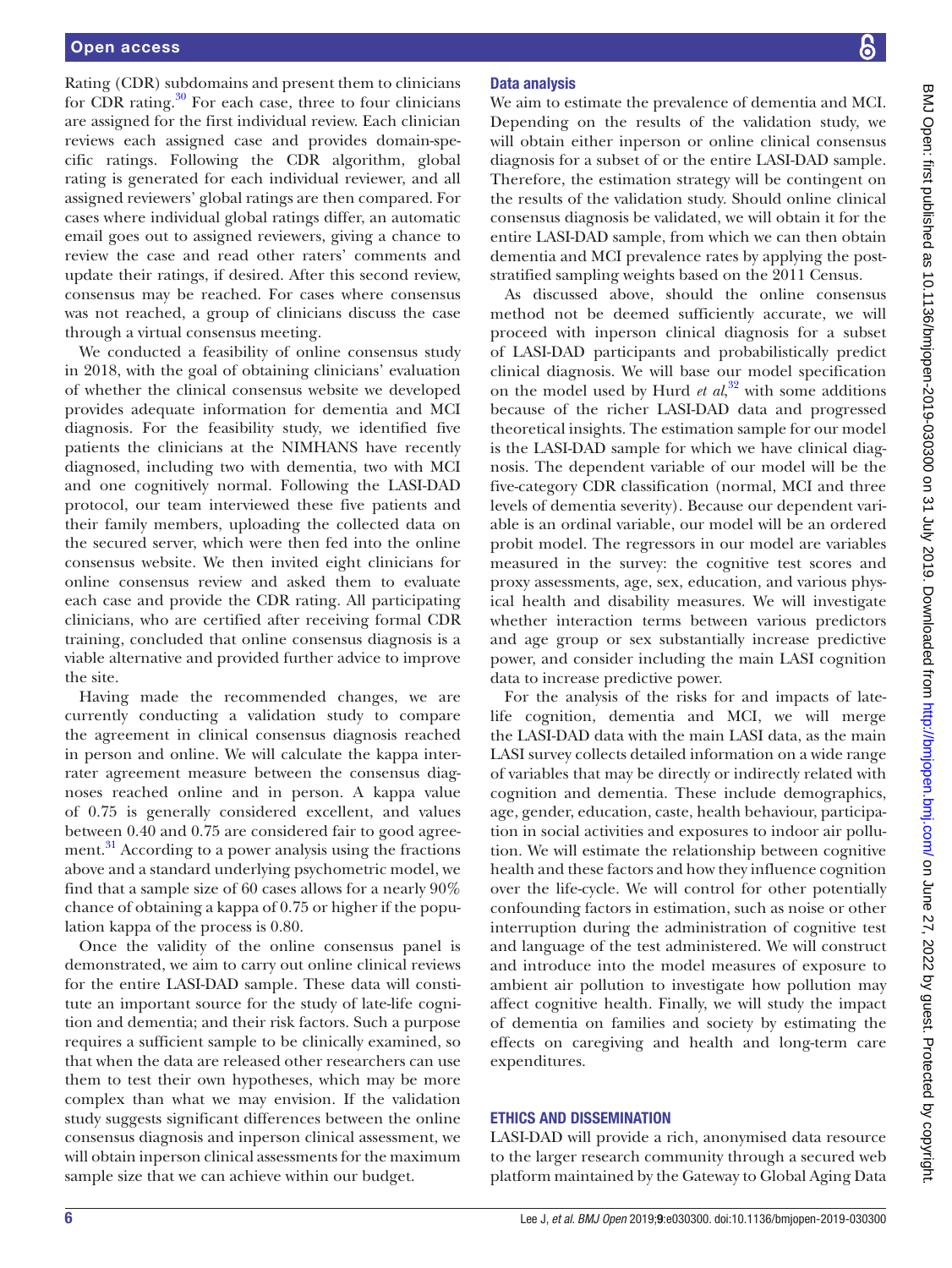(g2aging.org/dad). Further dissemination efforts will be made through webinars and exhibits at professional conferences. The LASI-DAD website will be cross-referenced with other HCAP studies. Research findings will be presented at professional conferences and submitted to peer-reviewed journals.

Acknowledgements The authors would like to acknowledge support from David Bloom, P Arokiasamy and the LASI investigative team; Bas Weerman, Sandy Chien, Eileen Crimmins, Arthur Toga, Arie Kapteyn, Urvashi Jain, Brenton Keller and the Gateway to Global Aging Data team; Sharmistha Dey, Alka Mohan Chutani, David Weir (chair of the LASI-DAD Advisory Board), Kenneth Langa, Sara Adar, Sharon Kardia, Jennifer Smith and the HRS-HCAP team; and Perry Hu, Mary Ganguli, Judith Saxton, Nicoletta Caputi, Mathew Varghese, John John, Himanshu Joshi, RR Mohanty, Arvind Jain, Ravikumar Kurup, R Aruna, Lalit Sankhe, Debabrata Goswami, IS Gambhir, Sankha Subhro Chakrabarty, GS Shanthi, Arunanshu Talukdar, Gargi Dasgupta, YS Raju, M Padmaja, Parvaiz Koul, Shailendra Bhadauria, Priya Moorjani, Andrea Ganna, Claire McVoy, Jorge Jovicich, Geeta Chopra and VL Ramprasad.

Contributors JL and ABD developed the overall research design protocol and gained funding. JL prepared the first draft. PYK and JB have been involved in all aspects of the study. MA developed a strategy for constructing sample weights. All authors substantially contributed and commented on the manuscript and approved the final version.

Funding This project is funded by the National Institute on Aging and the National Institutes of Health (R01 AG051125, 1RF1AG055273).

Competing interests None declared.

Patient consent for publication Not required.

Ethics approval We obtained ethics approval from the Indian Council of Medical Research and all collaborating institutions, including the University of Southern California; the All India Institute of Medical Sciences, New Delhi; the International Institute for Population Sciences, Mumbai; All India Institute of Medical Sciences, Bhubaneswar; Dr SN Medical College, Jodhpur; Government Medical College, Thiruvananthapuram; Grant Medical College and JJ Hospital, Mumbai; Guwahati Medical College, Guwahati; Institute of Medical Sciences, BHU, Varanasi; Madras Medical College, Chennai; Medical College, Kolkata; National Institute of Mental Health and Neurosciences, Bengaluru; Nizam's Institute of Medical Sciences, Hyderabad; and Sher-e-Kashmir Institute of Medical Sciences, Srinagar.

Provenance and peer review Not commissioned; externally peer reviewed.

Open access This is an open access article distributed in accordance with the Creative Commons Attribution Non Commercial (CC BY-NC 4.0) license, which permits others to distribute, remix, adapt, build upon this work non-commercially, and license their derivative works on different terms, provided the original work is properly cited, appropriate credit is given, any changes made indicated, and the use is non-commercial. See: <http://creativecommons.org/licenses/by-nc/4.0/>.

#### **REFERENCES**

- <span id="page-6-0"></span>1. Alzheimer's & Related Disorders Society of India. The Dementia India Report 2010: prevalence, impact, costs and services for dementia: executive summary. *ARDSI* 2010 [ardsi.org/downloads/main%](ardsi.org/downloads/main%20report.pdf) [20report.pdf.](ardsi.org/downloads/main%20report.pdf)
- <span id="page-6-1"></span>2. Ganguli M, Ratcliff G, Chandra V, *et al*. A hindi version of the MMSE: The development of a cognitive screening instrument for a largely illiterate rural elderly population in india. *[Int J Geriatr Psychiatry](http://dx.doi.org/10.1002/gps.930100505)* 1995;10:367–77.
- 3. Ganguli M, Chandra V, Gilby JE, *et al*. Cognitive test performance in a community-based nondemented elderly sample in rural India: the Indo-U.S. Cross-National Dementia Epidemiology Study. *[Int](http://dx.doi.org/10.1017/S1041610296002852)  [Psychogeriatr](http://dx.doi.org/10.1017/S1041610296002852)* 1996;8:507–24.
- <span id="page-6-2"></span>4. Prince M, Acosta D, Chiu H, *et al*. Dementia diagnosis in developing countries: a cross-cultural validation study. *[Lancet](http://dx.doi.org/10.1016/S0140-6736(03)12772-9)* 2003;361:909–17.
- <span id="page-6-3"></span>Weir D, Langa K, Ryan L. Harmonized cognitive assessment protocol (hcap): Study protocol summary. *Institute for Social Research, University of Michigan* 2016 [https://hrs.isr.umich.edu/publications/](https://hrs.isr.umich.edu/publications/biblio/9950) [biblio/9950.](https://hrs.isr.umich.edu/publications/biblio/9950)
- <span id="page-6-4"></span>6. Wimo A, Prince M. Alzheimer's disease international, world alzheimer report 2010: The global economic impact of dementia. *Alzheimer's Disease International*;2010 [https://www.alz.co.uk/research/files/Worl](https://www.alz.co.uk/research/files/WorldAlzheimerReport2010.pdf) [dAlzheimerReport2010.pdf](https://www.alz.co.uk/research/files/WorldAlzheimerReport2010.pdf).
- 7. Rao GN, Bharath S. Cost of dementia care in India: delusion or reality? *[Indian J Public Health](http://dx.doi.org/10.4103/0019-557X.114986)* 2013;57:71–7.
- <span id="page-6-5"></span>Brandt J, Spencer M, Folstein M. The telephone interview for cognitive status. *Cogn Behav Neurol* 1988;1:111–8.
- <span id="page-6-6"></span>9. Morris JC, Heyman A, Mohs RC, *et al*. The Consortium to Establish a Registry for Alzheimer's Disease (CERAD). Part I. Clinical and neuropsychological assessment of Alzheimer's disease. *[Neurology](http://dx.doi.org/10.1212/wnl.39.9.1159)* 1989;39:1159–65.
- <span id="page-6-7"></span>10. Wechsler D. Wechsler adult intelligence scales:In. *The Psychological Corporation*. 3rd ed, 1997.
- <span id="page-6-8"></span>11. Wechsler D. *Wechsler Memory Scale—Fourth Edition (WMS–IV) technical and interpretive manual*: Pearson, 2009.
- <span id="page-6-9"></span>12. Rosen WG, Mohs RC, Davis KL. A new rating scale for Alzheimer's disease. *[Am J Psychiatry](http://dx.doi.org/10.1176/ajp.141.11.1356)* 1984;141:1356–64.
- <span id="page-6-10"></span>13. Ruesch J. Intellectual impairment in head injuries. *[American Journal](http://dx.doi.org/10.1176/ajp.100.4.480)  [of Psychiatry](http://dx.doi.org/10.1176/ajp.100.4.480)* 1944;100:480–96.
- <span id="page-6-11"></span>14. Hall K, Hendrie H, Brittain H, *et al*. The development of a dementia screening interview in two distinct languages. *Int J Methods Psychiatr Res* 1993;3:1–28.
- <span id="page-6-12"></span>15. Raven J. The Raven's progressive matrices: change and stability over culture and time. *[Cogn Psychol](http://dx.doi.org/10.1006/cogp.1999.0735)* 2000;41:1–48.
- <span id="page-6-13"></span>16. Agrigoroaei S, Lachman ME. Cognitive functioning in midlife and old age: combined effects of psychosocial and behavioral factors. *[J](http://dx.doi.org/10.1093/geronb/gbr017)  [Gerontol B Psychol Sci Soc Sci](http://dx.doi.org/10.1093/geronb/gbr017)* 2011;66 Suppl 1(Suppl 1):i130–i140.
- <span id="page-6-14"></span>17. Fisher G, McArdle J, McCammon R, *et al*. New measures of fluid intelligence in the HRS. *Institute for Social Research, University of Michigan* 2013 [https://hrs.isr.umich.edu/sites/default/files/biblio/dr-](https://hrs.isr.umich.edu/sites/default/files/biblio/dr-027b.pdf)[027b.pdf.](https://hrs.isr.umich.edu/sites/default/files/biblio/dr-027b.pdf)
- <span id="page-6-15"></span>18. Mesulam M. *Principles of behavioral neurology*: FA Davis Company, 1985.
- <span id="page-6-16"></span>19. Tripathi R, Kumar JK, Bharath S, *et al*. Clinical validity of NIMHANS neuropsychological battery for elderly: A preliminary report. *[Indian J](http://dx.doi.org/10.4103/0019-5545.117149)  [Psychiatry](http://dx.doi.org/10.4103/0019-5545.117149)* 2013;55:279–82.
- <span id="page-6-17"></span>20. Jorm AF, Jacomb PA. The Informant Questionnaire on Cognitive Decline in the Elderly (IQCODE): socio-demographic correlates, reliability, validity and some norms. *[Psychol Med](http://dx.doi.org/10.1017/S0033291700005742)* 1989;19:1015–22.
- <span id="page-6-18"></span>21. Blessed G, Tomlinson BE, Roth M. The association between quantitative measures of dementia and of senile change in the cerebral grey matter of elderly subjects. *[Br J Psychiatry](http://dx.doi.org/10.1192/bjp.114.512.797)* 1968;114:797–811.
- <span id="page-6-19"></span>22. Prince M, Ferri CP, Acosta D, *et al*. The protocols for the 10/66 dementia research group population-based research programme. *[BMC Public Health](http://dx.doi.org/10.1186/1471-2458-7-165)* 2007;7:165.
- <span id="page-6-20"></span>23. Beck AT, Epstein N, Brown G, *et al*. An inventory for measuring clinical anxiety: psychometric properties. *[J Consult Clin Psychol](http://dx.doi.org/10.1037/0022-006X.56.6.893)* 1988;56:893–7.
- <span id="page-6-21"></span>24. Radloff L. The CES-D scale: a self-report depression scale for research in the general population. *Appl Psychol Meas* 1977;1:385–401.
- <span id="page-6-22"></span>25. Podsiadlo D, Richardson S. The timed "Up & Go": a test of basic functional mobility for frail elderly persons. *[J Am Geriatr Soc](http://dx.doi.org/10.1111/j.1532-5415.1991.tb01616.x)* 1991;39:142–8.
- <span id="page-6-23"></span>26. ATS Committee on Proficiency Standards for Clinical Pulmonary Function Laboratories. ATS statement: guidelines for the six-minute walk test. *Am J Respir Crit Care Med* 2002;166:111–7.
- <span id="page-6-24"></span>27. Vellas B, Guigoz Y, Garry PJ, *et al*. The Mini Nutritional Assessment (MNA) and its use in grading the nutritional state of elderly patients. *[Nutrition](http://dx.doi.org/10.1016/S0899-9007(98)00171-3)* 1999;15:116–22.
- <span id="page-6-29"></span>28. Weir DR, Wallace RB, Langa KM, *et al*. Reducing case ascertainment costs in U.S. population studies of Alzheimer's disease, dementia, and cognitive impairment-Part 1. *[Alzheimers](http://dx.doi.org/10.1016/j.jalz.2010.11.004)  [Dement](http://dx.doi.org/10.1016/j.jalz.2010.11.004)* 2011;7:94–109.
- 29. Becker JT, Duara R, Lee CW, *et al*. Cross-validation of brain structural biomarkers and cognitive aging in a community-based study. *[Int Psychogeriatr](http://dx.doi.org/10.1017/S1041610212000191)* 2012;24:1065–75.
- <span id="page-6-28"></span>30. Morris JC. The Clinical Dementia Rating (CDR): current version and scoring rules. *[Neurology](http://dx.doi.org/10.1212/WNL.43.11.2412-a)* 1993;43:2412–4.
- <span id="page-6-30"></span>31. Fleiss J, Levin B, Paik M. *Statistical methods for rates and proportions*. 3rd ed: John Wiley & Sons, Inc, 2003.
- <span id="page-6-31"></span>32. Hurd MD, Martorell P, Delavande A, *et al*. Monetary costs of dementia in the United States. *[N Engl J Med](http://dx.doi.org/10.1056/NEJMsa1204629)* 2013;368:1326–34.
- <span id="page-6-25"></span>33. Ofstedal M, Fisher G, Herzog A. Documentation of cognitive functioning measures in the health and retirement study (DR-006). *Institute for Social Research, University of Michigan* 2005 [http://](http://hrsonline.isr.umich.edu/sitedocs/userg/dr-006.pdf) [hrsonline.isr.umich.edu/sitedocs/userg/dr-006.pdf](http://hrsonline.isr.umich.edu/sitedocs/userg/dr-006.pdf).
- <span id="page-6-26"></span>34. Folstein MF, Folstein SE, McHugh PR. "Mini-mental state". A practical method for grading the cognitive state of patients for the clinician. *[J Psychiatr Res](http://www.ncbi.nlm.nih.gov/pubmed/1202204)* 1975;12:189–98.
- <span id="page-6-27"></span>35. Nasreddine ZS, Phillips NA, Bédirian V, *et al*. The montreal cognitive assessment, MoCA: a brief screening tool for mild cognitive impairment. *[J Am Geriatr Soc](http://dx.doi.org/10.1111/j.1532-5415.2005.53221.x)* 2005;53:695–9.

## Open access